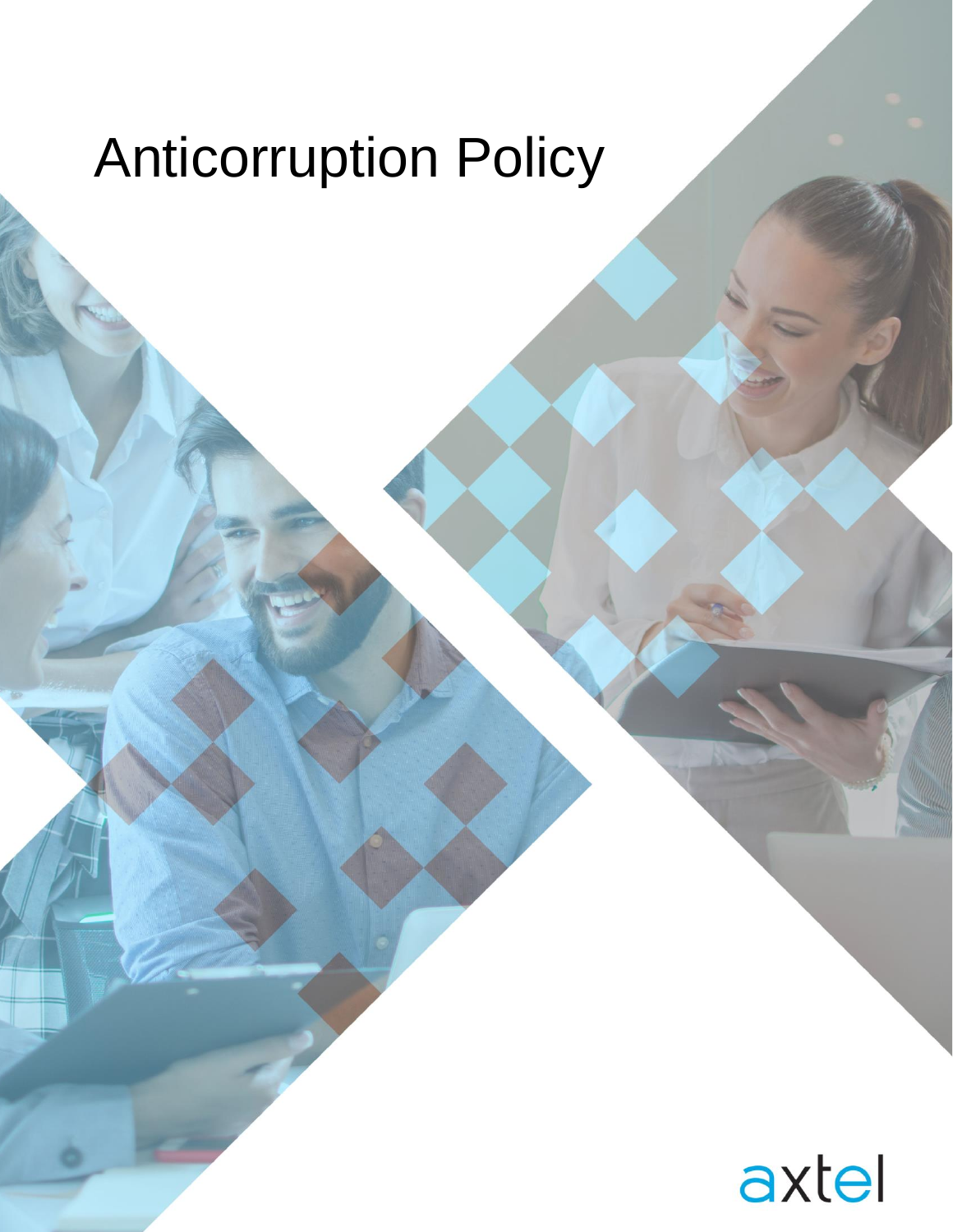

## **1. Objetive**

Axtel highlights commitment, honesty and ethics as part of its business philosophy. So based on the anti-corruption guidelines stablished in the tenth Principle of the United Nations Global Compact, it encourages its collaborators to be an example of behavior in any deal or negotiation on behalf of the company.

## **2. Application**

This policy applies to all personnel of Axtel, S.A.B. de C.V. and its subsidiaries, of all hierarchical levels regardless of the type of contract.

## **3. Guidelines**

To prevent, detect and investigate acts of corruption in any form, Axtel has defined this Anticorruption Policy, therefore, those who work in and for the Company, must accomplish with the following guidelines

3.1 Comply with current laws and regulations.

3.2 It is prohibited to give and/or receive gifts or any kind of economic stimulus or materials goods to give or receive any type of improper advantage in the commercial relationships between Axtel and its clients or suppliers, or to authorities, other companies, contacts, organisms or institutions.

3.3 It is prohibited to give and/or receive any improper or illegal payment, or any type of compensation contrary to laws or morality, to obtain or offer some influence in a business relationship.

3.4 It is prohibited the offering of bribes, incentives, payments, gifts, or hospitality, directly or indirectly, to government officials, contacts, other companies, suppliers, clients, organizations, or institutions, to influence or improperly reward a decision, or action that benefits the Company.

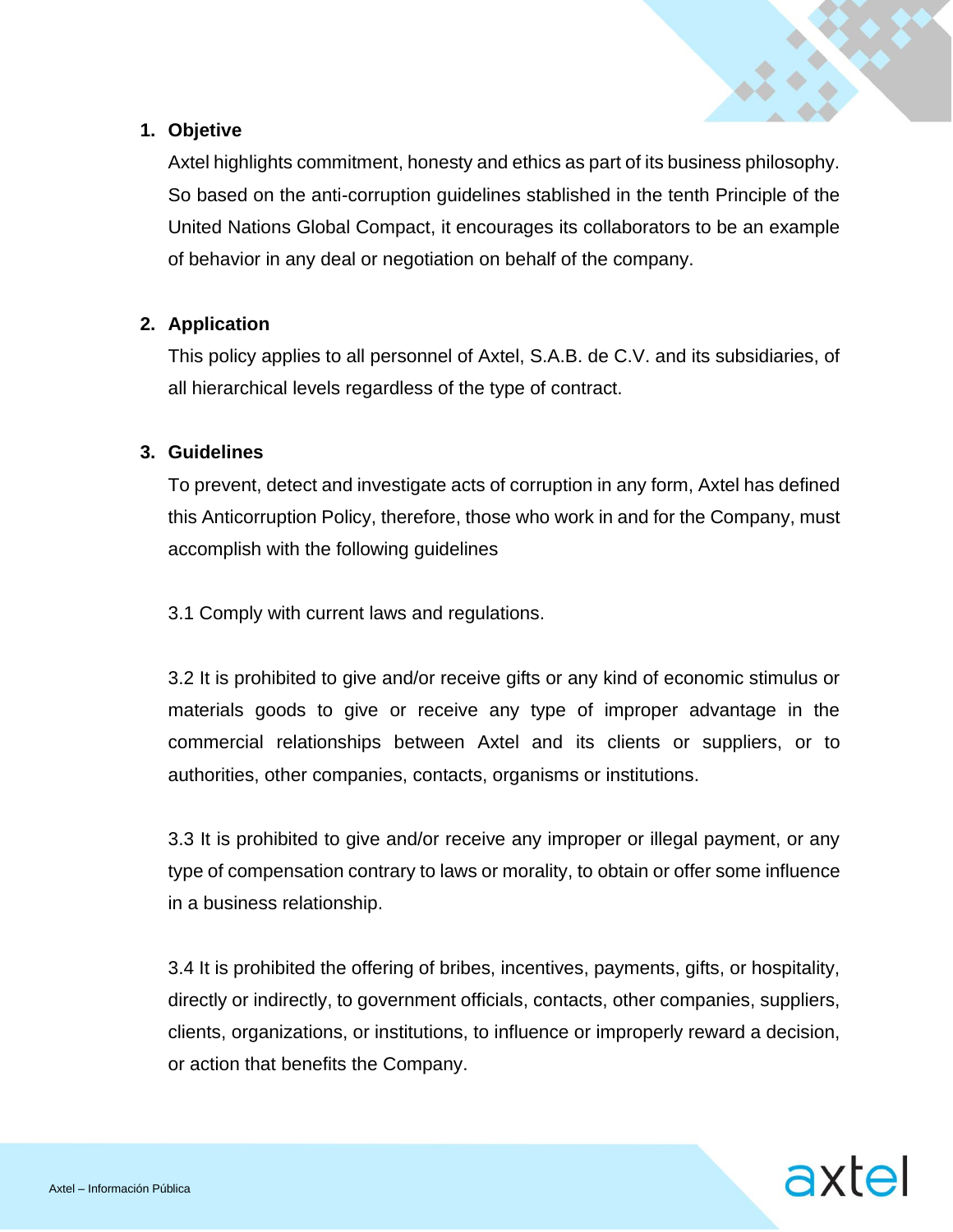3.5 All financial operations must be booked and available for inspection by internal and external authorities.

3.6 Conduct all commercial activities following the principles of honesty and ethics.

3.7 Comply with the existing laws on tax and other matters. Duly pay all taxes, fees, and deductions.

3.8 Abide by national fiscal and legal provisions including those that prohibit the deduction of bribes paid.

3.9 Promote practices that prevent and avoid corruption, to generate healthy and competitive investments and business relations.

3.10 Charitable donations and sponsorships should be transparent and according to law. No political donations or benefits are permitted in violation of express laws on this matter. Ensure that politically exposed figures, their immediate and close family members, are not involved in donations or sponsorships.

3.11 Do not include bribes as part of the payment of a contract to public officials or employees of the counterparty.

3.12 Do not use intermediaries, such as subcontractor agents, consultants, or any type of third parties, to conceal payments to public officials or business associates or their family and friends.

3.13 Ensure that all payments made to any Axtel representative correspond to services legitimately supplied.